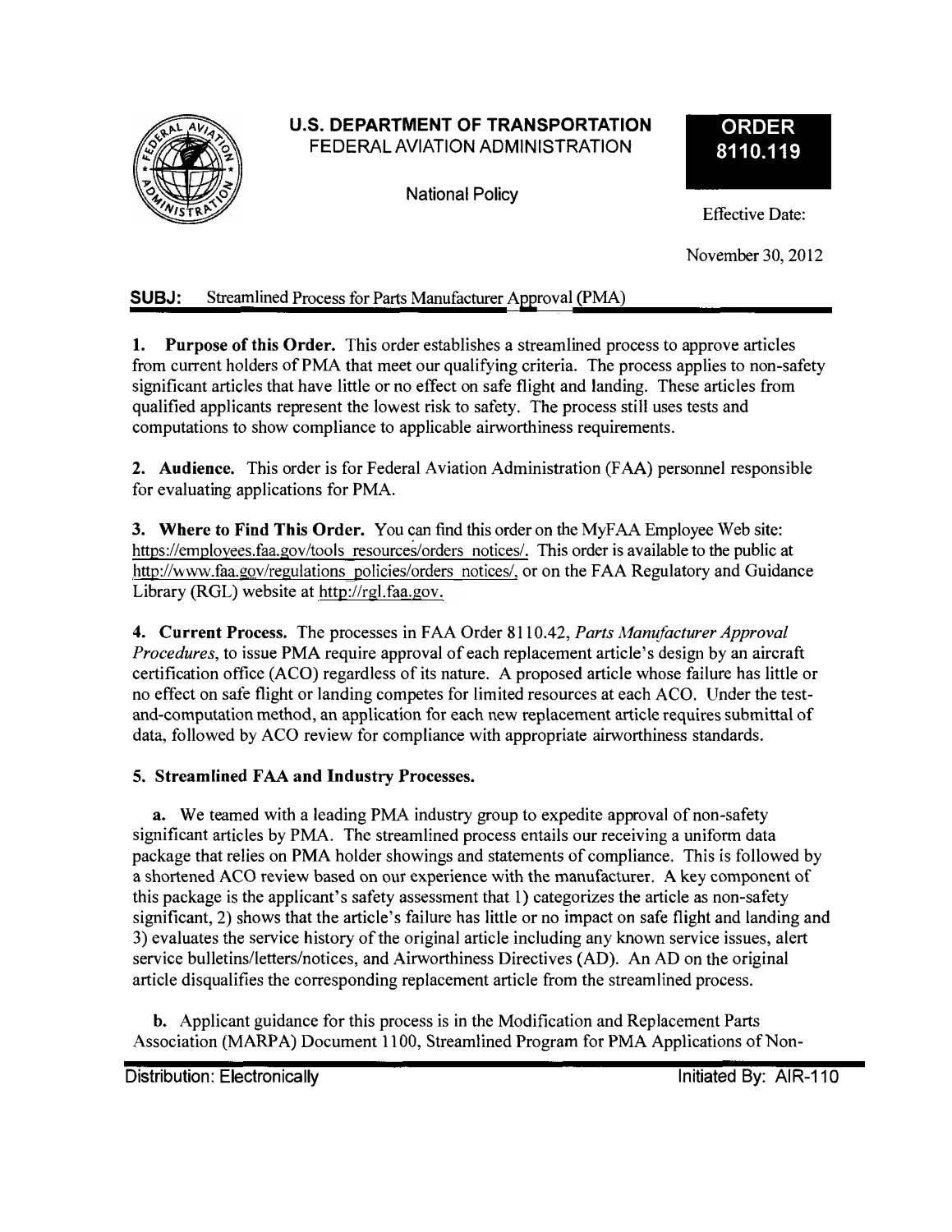Safety Significant Articles Submitted by Experienced Applicants witb a Qualifying Performance Record, Revision I dated September 4, 2012. MARPA makes this document readily available to the public on its website at [www.pmaparts.org.](http://www.pmaparts.org) MARPA membership is not a requirement to use this document or process.

**c.** We make a finding of compliance by accepting the showings from qualified applicants in the manner set forth in the MARPA industry document. The document contains best practices from other working agreements with the FAA. Some of these practice guides and associated contingencies go beyond the scope of this order. If any conflicts arise between this order and the industry document, this order takes precedence.

**6. Designees and the Streamlined Process.** This process relies on showings of compliance and conformity from qualified applicants witbout the specific findings from organizational or individual designees. A holder of an Organization Designation Authorization (ODA) may use the streamlined process, but witbout its ODA unit. The holder may apply as any other qualified applicant to the responsible ACO. If an ODA holder wants to make findings of compliance, then the holder may do so under the normal ODA process. Individuals that are Designated Engineering Representatives (DER) may advise applicants on the metbod and scope of applicant showings, but not as a function of their respective delegations.

### 7. **The Streamlined Approval Process.**

#### **a. Application and Setup.**

(I) Review the applicant's statement of qualifications for the streamlined process. The applicant must hold PMA with four years minimum experience making at least comparable articles and having:

- (a) No unresolved alert service bulletins,
- (b) No airworthiness directives, and
- (c) No reports of systemic noncompliance in Principal Inspector (PI) evaluations, ACSEP audits and Letters of Investigation (LOI) within the last four years.

(2) The ACO may verify the above qualifications by searching Special Airworthiness Information Bulletins (SAIB) database, the Airworthiness Directive (AD) database and the Aircraft Certification Systems Evaluation Program (ACSEP) reports in Certificate Management Information System (CMIS) database by contacting the responsible manufacturing inspection district office (MIDO). If an applicant has a disqualifying occurrence of any one of the above, the project ACO must request a deviation for continued use of the streamlined process. Otherwise, direct the applicant to the standard PMA process.

(3) Establish a MoU with the first time applicant that prescribes the format and content of the compliance data as described in the MARPA Document 1100. This MoU forms the framework for subsequent approvals of other articles from the qualified applicant. Use the document's article specific certification plan (PartSCP) as necessary. Accept subsequent data packages for other articles from the applicant that abide by the MoU.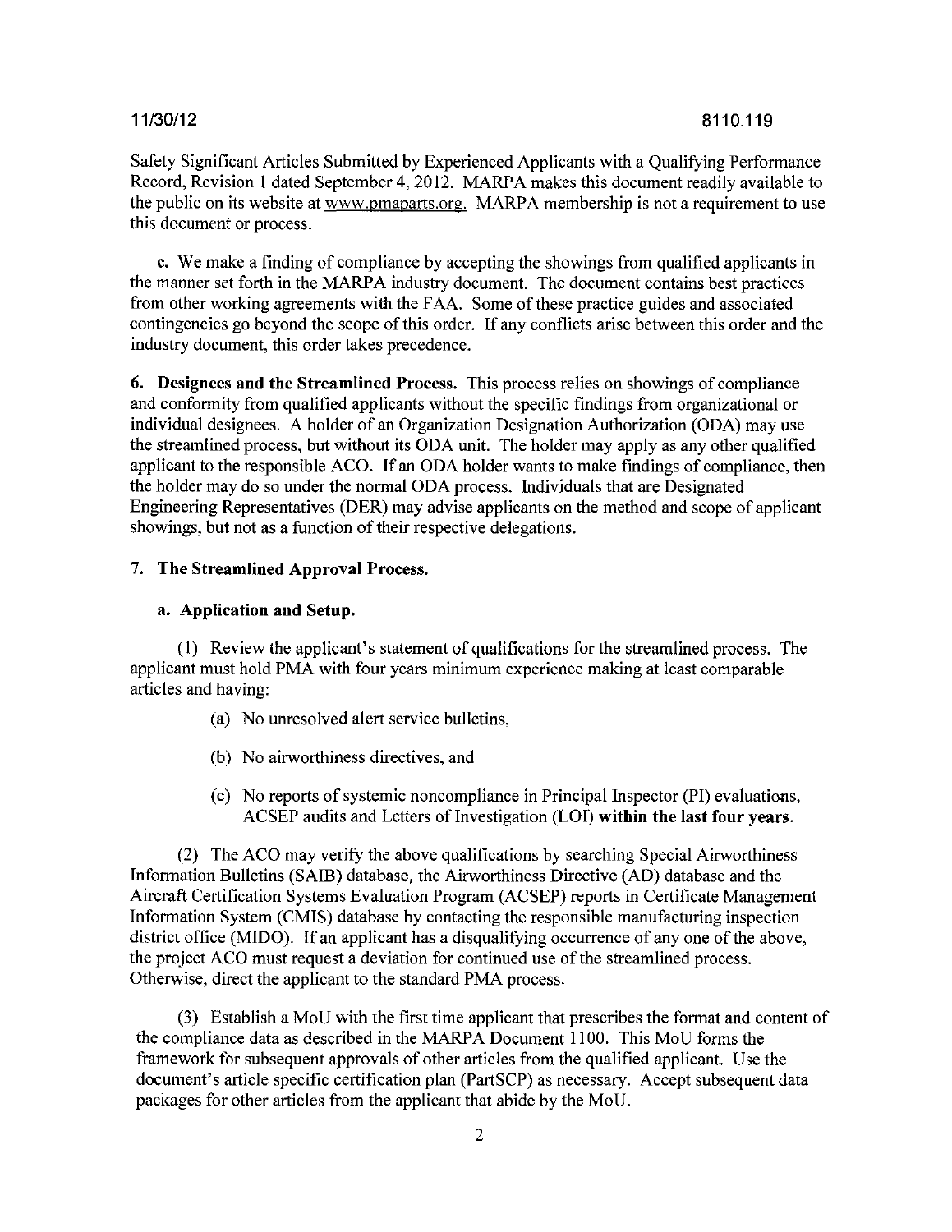### **b. Implementation**

(I) Review the applicant's characterization of each article and the impact of its failure. The applicant's safety assessment must show the article is non-safety significant and its failure has little or no effect on continued safe flight and landing. Use safety standards appropriate to your product. If you concur with the applicant's assessment, accept the article into the streamlined process. If the safety assessment is inadequate or the article's failure affects safety, direct the applicant use the PMA process in Order 8110.42.

(2) Check the data package for completeness and adherence to this order and the MARPA document. Note that MARPA 1100 guides applicants in the content of acceptable data packages, but it also has some contingencies that are not in this order. Exercise of these contingencies will require approval of a deviation from this order.

(3) Review the associated statements of compliance per 14 CFR  $\S 21.303(a)(5)$ .

(4) Ifthe PMA application satisfies the streamlined criteria, the ACO records an approval by signing a draft supplement. Ensure that the supplement data has enough detail to populate its six columns. Send this supplement electronically to the responsible MIDO in Portable Document Format (PDF) or Word document (DOC) format. The MIDO will use this document to create new or change the existing supplements of the PMA holder.

(5) The non-safety significant nature of an eligible article diminishes the need for an initial conformity inspection. An applicant's first article inspection report documents the required conformity to its approved design.

(6) The goal for approval by an ACO is 30 days from receipt of a data package that follows the content and format of the industry document.

### **8. The MoU and PartSCP.**

**a.** The MoU between qualified applicants and us documents the streamlined process. The MoU accepts the content and format of the MARPA document to show the needed compliances to airworthiness requirements.

**b.** The MARPA document prescribes using a PartSCP to set the format and contents of the article's design data. This PartSCP is a tailored application of the project certification plan used in type certification programs.

**9. Non-Safety Significant Articles Eligible for Streamlining.** Streamlining applies to articles that pose the least risk to their respective products and their failures have little or no impact on safe flight or landing. These articles usually need a small number of discrete, well-known and easily demonstrated showing s of compliance.

### **10. Effect of the Streamlined PMA Process.**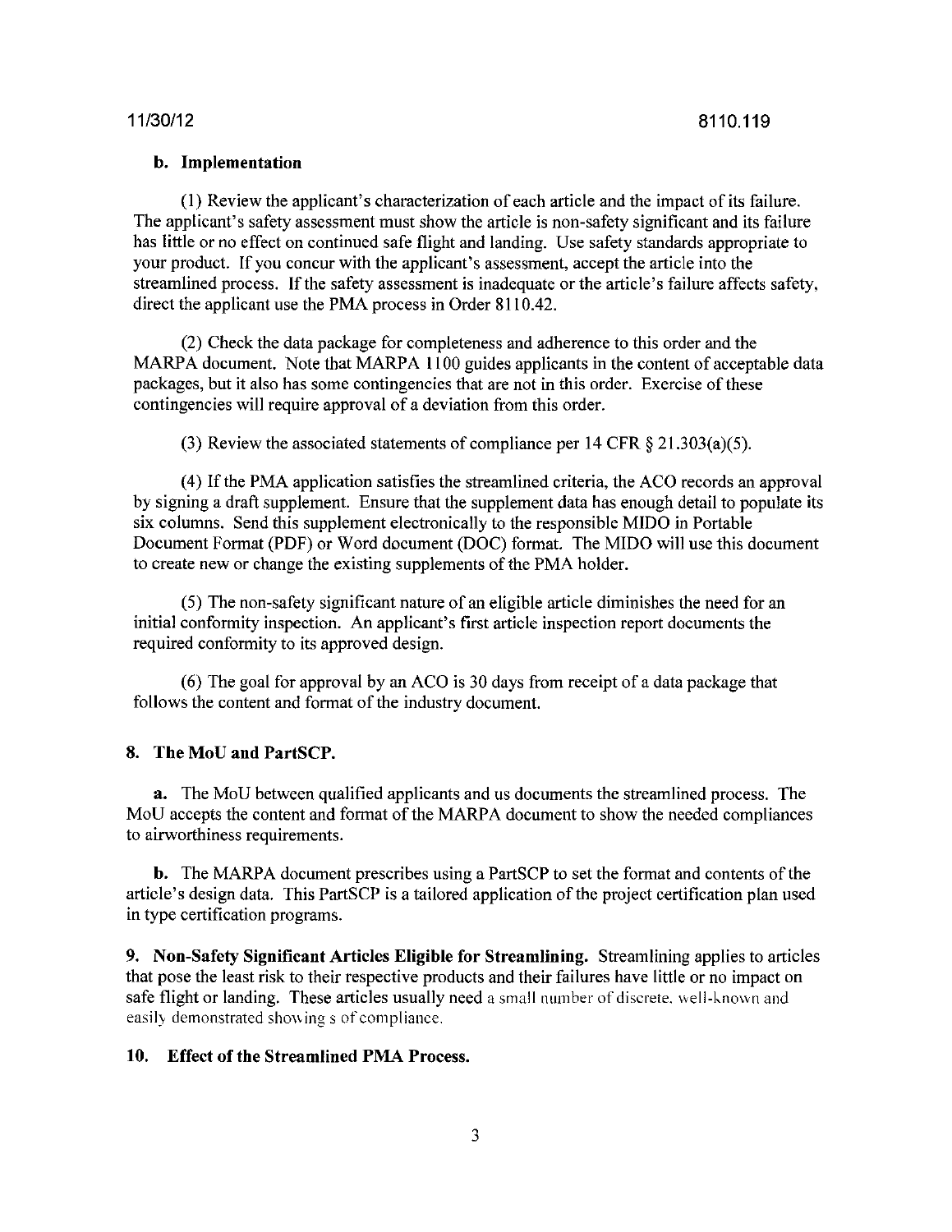**a.** The process explained in this order is not a new regulation. It applies only to PMA projects for eligible articles from qualified PMA holders. If an applicant's proposed articles or qualifications are outside the established criteria, use the process in Order 8110.42.

**b.** The goal of the streamlined process is to help us approve eligible non-safety significant articles in about 30 days with minimal use of ACO resources.

### **11. Current Regulatory Material.**

**a.** Title 14 of the Code of Federal Regulations (14 CFR) 21 subpart K sets the regulatory requirements for approval of replacement and modification articles in civil aviation.

**b.** Orders 8110.42 *Parts Mantifacturer Approval Procedures* and 8120.2 *Production Approval and Certificate Management Procedures* specify the process for these approvals. The process entails FAA review and approval of the articles' designs and quality systems. The PMA process assures that these designs meet the airworthiness requirements of the associated products, conform to their approved designs, and are produced in a manner making them safe for installation.

**c.** Order 8100.15, *Organization Designation Authorization Procedures,* delegates design and production approval to qualified organizations. These delegations allow the organizations to approve test and computation decisions, and issue PMA supplements.

**12. Distribution.** Distribute this order to the branch level in the Aircraft Certification and the Flight Standards Services; to the branch level in the Aircraft Certification directorate offices and the regional Flight Standards divisions; to the Federal Aviation Administration Academy and the Regulatory Support Division; to all air carrier; general aviation, and flight standards district offices; to all international field offices, international area offices; aircraft certification offices; manufacturing inspection district and satellite offices.

13. Authority to Change This Order. The issuance, revision, or cancellation of the material in this order is the responsibility of the AIR Engineering Division (AIR-100). The Certification Procedures Branch (AIR-110) makes changes, as required, to carry out the FAA's responsibility to provide guidance on PMA.

**14. Suggestions for Improvement.** Ifyou find deficiencies, need clarification or want to suggest improvements to this order, send FAA Form 1320-19, Directive Feedback Information, (written or electronically) to the Aircraft Certification Service, Administrative Services Branch, AIR-510, Attention: Directives Management Officer. You can also send a copy to the Aircraft Engineering Division, AIR-I 00, Attention: Comments to Order 811 O.XX. If you urgently need an interpretation, you can contact the Certification Procedures Branch (AIR-110) at 202-385-6311. Always use Form 1320-19, in appendix E, to follow up each verbal conversation.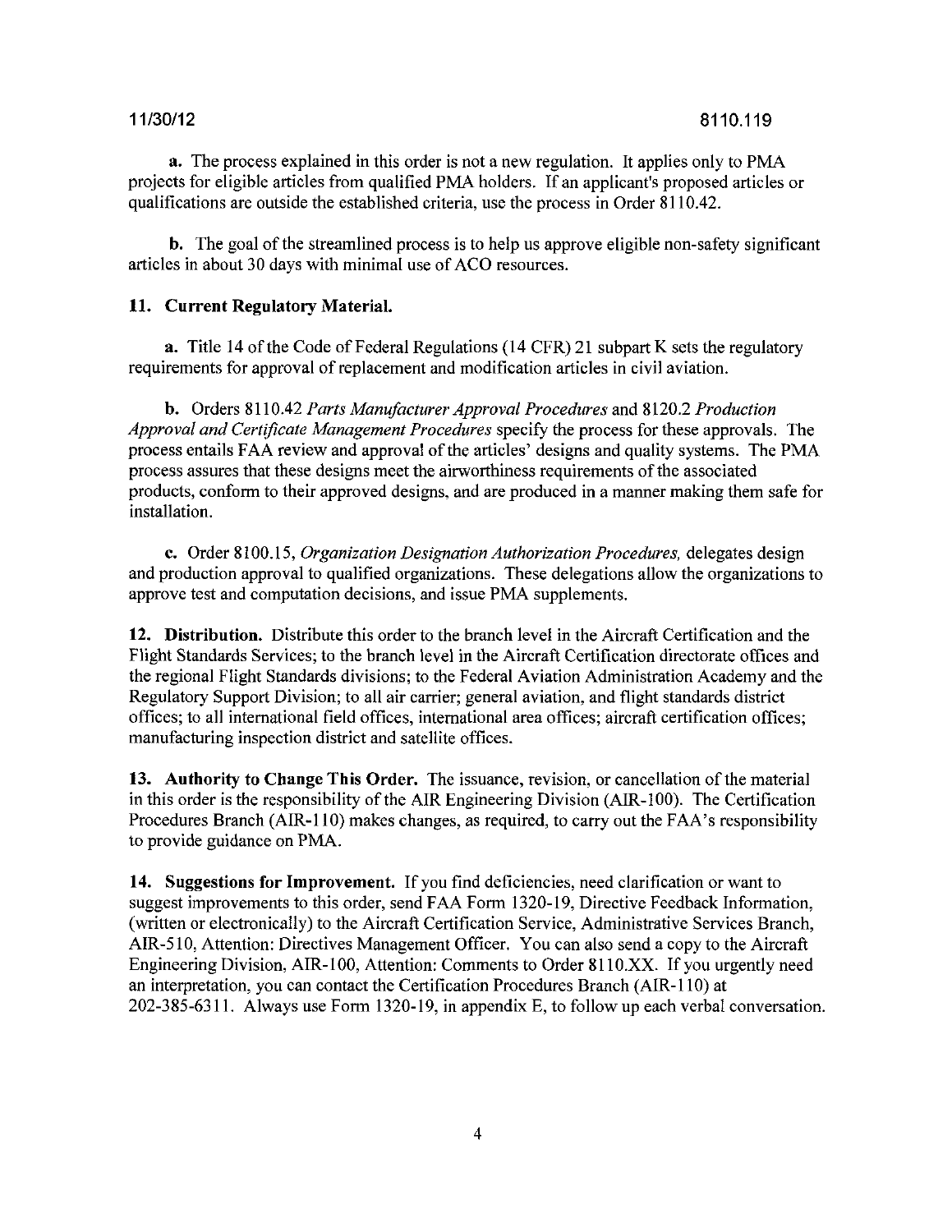**15. Records Management.** Refer to Orders 0000.1, FAA Standard Subject Classification System; 1350.14, Records Management; and 1350.15, Records, Organization, Transfer, and Destruction Standards; or your office Records Management Officer or Directives Management Officer for guidance regarding retention or disposition of records.

Susan J. M. Cabler

Acting Manager, Aircraft Engineering Division Aircraft Certification Service